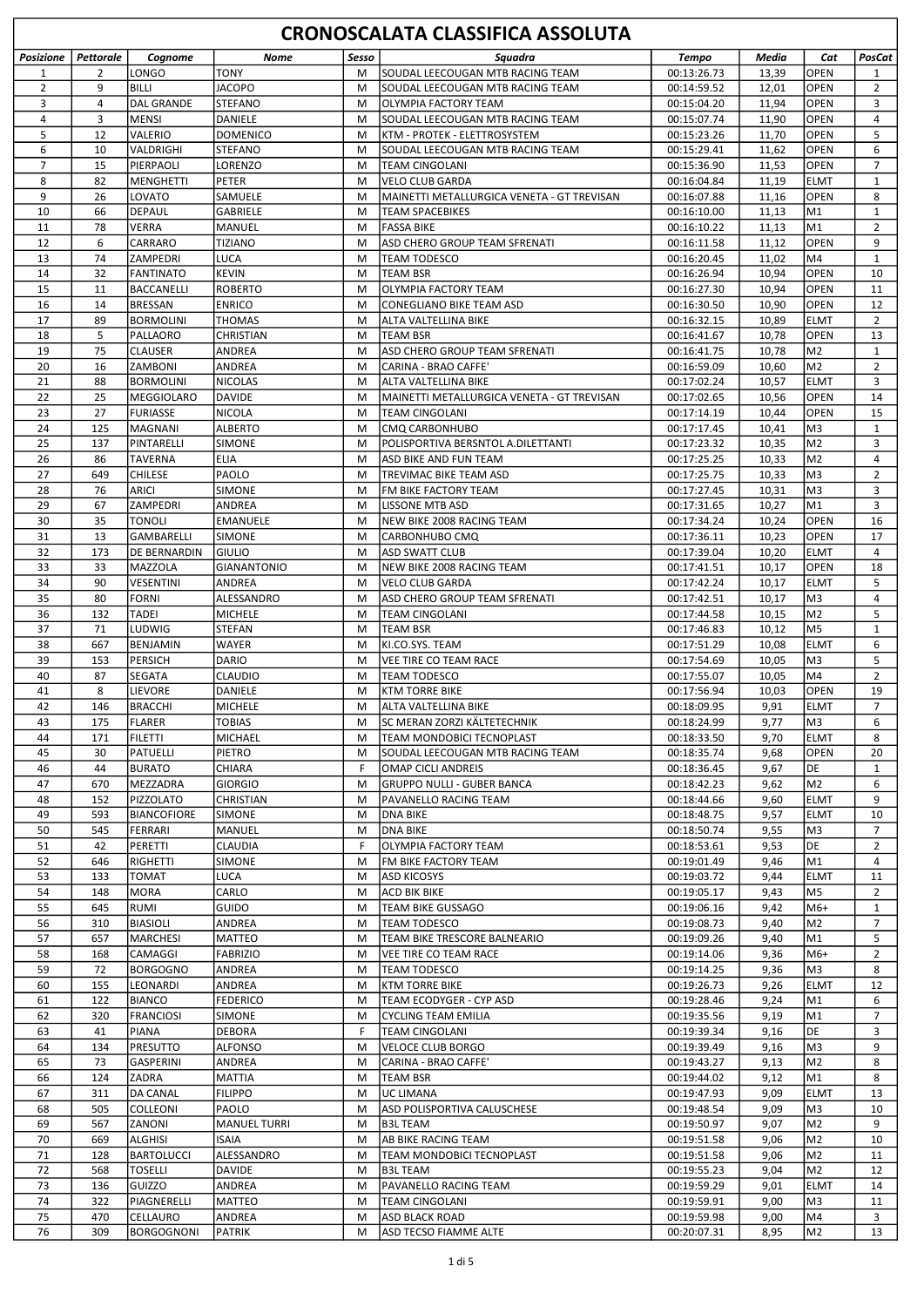| 77         | 31         | <b>VIRGILI</b>          | <b>GIACOMO</b>            | M      | ASD CHERO GROUP TEAM SFRENATI               | 00:20:11.55                | 8,91         | <b>OPEN</b>    | 21             |
|------------|------------|-------------------------|---------------------------|--------|---------------------------------------------|----------------------------|--------------|----------------|----------------|
| 78         | 575        | <b>DE BORTOLI</b>       | <b>ENRICO</b>             | M      | ASD CICLISTA PAZZO                          | 00:20:14.23                | 8,89         | M <sub>1</sub> | 9              |
| 79         | 316        | <b>COLLINUCCI</b>       | MATTIA                    | M      | ASD BIKE OR NOTHING TEAM                    | 00:20:18.46                | 8,86         | M <sub>1</sub> | 10             |
| 80         | 302        | GIACOMINI               | ANDREA RODOLFO            | M      | <b>RACING ROSOLA BIKE</b>                   | 00:20:20.47                | 8,85         | M <sub>5</sub> | 3              |
| 81         | 437        | <b>BELOTTI</b>          | <b>FABIO</b>              | M      | TEAM SPACEBIKES                             | 00:20:23.42                | 8,83         | M <sub>5</sub> | 4              |
| 82         | 85         | MIORI                   | MICHELE                   | M      | TRENTINO BIKE TEAM                          | 00:20:29.12                | 8,79         | M5             | 5              |
| 83         | 468        | <b>MONTORO</b>          | CHRISTIAN                 | M      | <b>BHS TEAM ASD</b>                         | 00:20:31.30                | 8,77         | M4             | 4              |
|            |            |                         |                           |        |                                             |                            |              |                |                |
| 84         | 517        | <b>ZIGLIOLI</b>         | DANIELE                   | M      | ASD GS CIGNONE                              | 00:20:31.66                | 8,77         | M <sub>5</sub> | 6              |
| 85         | 83         | loss                    | AGOSTINO                  | M      | <b>GSA PENNE SPRINT</b>                     | 00:20:32.38                | 8,76         | M6+            | 3              |
| 86         | 151        | DEFLORIAN               | <b>WILLI</b>              | M      | ASD PELLEGRIN CYCLING TEAM                  | 00:20:33.17                | 8,76         | M5             | $\overline{7}$ |
| 87         | 129        | <b>TABONI</b>           | <b>MIRCO</b>              | M      | TEAM MONDOBICI TECNOPLAST                   | 00:20:35.73                | 8,74         | M <sub>3</sub> | 12             |
| 88         | 690        | <b>BUZZETTI</b>         | <b>FEDERICO</b>           | M      | <b>ASD GAGABIKE TEAM</b>                    | 00:20:35.93                | 8,74         | M1             | 11             |
| 89         | 615        | <b>RIVADOSSI</b>        | ANDREA                    | M      | <b>ASD STEFANA BIKE</b>                     | 00:20:37.98                | 8,72         | M1             | 12             |
| 90         | 301        | <b>BONDIONI</b>         | <b>TIZIANO</b>            | M      | NIARDO FOR BIKE                             | 00:20:38.31                | 8,72         | M <sub>3</sub> | 13             |
| 91         | 624        | CRESTANI                | LUCA                      | M      | ASD TEAM C & P                              | 00:20:40.10                | 8,71         | M <sub>2</sub> | 14             |
| 92         | 640        | CORAZZIN                | <b>MORENO</b>             | M      | <b>DELIZIA BIKE TEAM</b>                    | 00:20:40.74                | 8,70         | M <sub>1</sub> | 13             |
|            |            |                         |                           |        |                                             |                            |              |                |                |
| 93         | 464        | PAGLIARANI              | MARCO                     | M      | <b>ASD MEDINOX</b>                          | 00:20:43.06                | 8,69         | M4             | 5              |
| 94         | 307        | <b>BOESSO</b>           | LUCA                      | M      | RACING ROSOLA BIKE                          | 00:20:49.79                | 8,64         | M <sub>2</sub> | 15             |
| 95         | 660        | AVANZI                  | <b>FILIPPO</b>            | M      | <b>GRUPPO NULLI - GUBER BANCA</b>           | 00:20:51.72                | 8,63         | M <sub>1</sub> | 14             |
| 96         | 34         | <b>RANZO BABILI</b>     | <b>ELIA</b>               | M      | NEW BIKE 2008 RACING TEAM                   | 00:20:53.09                | 8,62         | <b>OPEN</b>    | 22             |
| 97         | 174        | CALDONAZZI              | TOMMASO                   | M      | <b>NEW TEAM ASD</b>                         | 00:21:00.07                | 8,57         | M <sub>1</sub> | 15             |
| 98         | 535        | <b>LEONI</b>            | ROSSANO                   | M      | TEAM VERNIABIKE TEAM ASD                    | 00:21:00.72                | 8,57         | M4             | 6              |
| 99         | 150        | MUNARO                  | ALESSANDRO                | M      | <b>OMAP CICLI ANDREIS</b>                   | 00:21:04.97                | 8,54         | M6+            | 4              |
| 100        | 172        | <b>BRUSCHETTI</b>       | SANDRO                    | M      | ASD BICI E SPORT                            | 00:21:09.91                | 8,51         | M6+            | 5              |
| 101        | 681        | <b>BEBER</b>            | LORENZO                   | M      | LIFE IS BIKE TEAM OSSANA                    | 00:21:10.27                | 8,50         | M5             | 8              |
|            |            |                         |                           |        |                                             |                            |              |                |                |
| 102        | 494        | <b>BERTOLDO</b>         | MARCO                     | M      | TEAM ECOR MTB SCHIO                         | 00:21:13.11                | 8,48         | M <sub>2</sub> | 16             |
| 103        | 121        | CHIODEGA                | MANUEL                    | M      | VIGILI DEL FUOCO DEL TRENTINO               | 00:21:14.73                | 8,47         | M4             | $\overline{7}$ |
| 104        | 303        | <b>LEONARDI</b>         | <b>STEFANO</b>            | M      | TEAM LAPIERRE - TRENTINO - ALE'             | 00:21:16.76                | 8,46         | <b>ELMT</b>    | 15             |
| 105        | 627        | <b>BIANCOFIORE</b>      | ANDREA                    | M      | <b>DNA BIKE</b>                             | 00:21:18.99                | 8,44         | <b>ELMT</b>    | 16             |
| 106        | 643        | <b>RIVADOSSI</b>        | <b>ALBERTO</b>            | M      | ASD STEFANA BIKE                            | 00:21:19.41                | 8,44         | M1             | 16             |
| 107        | 696        | <b>BEDEGONI</b>         | LORENZO                   | M      | GS F.LLI RIZZOTTO COOP LOMBARDIA            | 00:21:28.02                | 8,39         | lM3            | 14             |
| 108        | 520        | <b>BRAMBILLA</b>        | <b>GIAMPIETRO</b>         | M      | <b>INDIVIDUALE</b>                          | 00:21:29.97                | 8,37         | M <sub>2</sub> | 17             |
| 109        | 478        | <b>BUSSI</b>            | GIACOMO                   | M      | MTB SOPRAZOCCO                              | 00:21:35.62                | 8,34         | M1             | 17             |
| 110        | 314        | <b>BENETTI</b>          | <b>FRANCESCO</b>          | M      | ASIAGO 7C BIKE TEAM                         | 00:21:36.98                | 8,33         | M6+            | 6              |
|            |            |                         |                           |        |                                             |                            |              | M <sub>5</sub> |                |
| 111        | 674        | ZANCA                   | <b>FLAVIO</b>             | M      | <b>ASD AMICI UDACE</b>                      | 00:21:38.47                | 8,32         |                | 9              |
| 112        | 156        | LEONI                   | CLAUDIO                   | M      | <b>KTM TORRE BIKE</b>                       | 00:21:39.69                | 8,31         | M <sub>2</sub> | 18             |
| 113        | 429        | PESCI                   | TIZIANO                   | M      | AB BIKE RACING TEAM                         | 00:21:41.97                | 8,30         | M <sub>5</sub> | 10             |
| 114        | 447        | <b>BARBIERI</b>         | LUCA                      | M      | <b>ASD TECSO FIAMME ALTE</b>                | 00:21:42.95                | 8,29         | M <sub>2</sub> | 19             |
| 115        | 699        | PEZZI                   | UMBERTO                   | M      | SUPREME CYCLING TEAM                        | 00:21:44.75                | 8,28         | M <sub>5</sub> | 11             |
| 116        | 473        | <b>BIAGINI</b>          | <b>DAVIDE</b>             | M      | <b>ALPACAS RACING TEAM</b>                  | 00:21:47.43                | 8,26         | M <sub>2</sub> | 20             |
| 117        | 45         | <b>GARIBOLDI</b>        | REBECCA                   | F      | <b>TEAM CINGOLANI</b>                       | 00:21:48.96                | 8,25         | DE             | $\overline{4}$ |
| 118        | 680        | <b>BERTULLI</b>         | MARCO                     | M      | <b>INDIVIDUALE</b>                          | 00:21:51.02                | 8,24         | <b>ELMT</b>    | 17             |
| 119        | 46         | MAZZUCOTELLI            | <b>SIMONA</b>             | F      | <b>GS MASSI' SUPERMERCATI</b>               |                            | 8,23         | DE             | 5              |
|            |            |                         |                           |        |                                             | 00:21:52.95                |              |                |                |
| 120        | 446        | MADASCHI                | LUCA                      | M      | <b>ASD TECSO FIAMME ALTE</b>                | 00:21:58.43                | 8,19         | M1             | 18             |
| 121        | 160        | <b>TAVONATTI</b>        | <b>DIEGO</b>              | M      | <b>ASD PREDAIA BIKE TEAM</b>                | 00:21:59.14                | 8,19         | Імз            | 15             |
| 122        | 431        | <b>BALOTTA</b>          | PAOLO                     | M      | <b>AB BIKE RACING TEAM</b>                  | 00:22:02.28                | 8,17         | M4             | 8              |
| 123        | 541        | ZAGNI                   | PIETRO                    | M      | ASD GAM SAREZZO SANT'EMILIANO               | 00:22:07.05                | 8,14         | M <sub>1</sub> | 19             |
| 124        | 64         | STEFANELLI              | DANIELA                   | F      | <b>TEAM CINGOLANI</b>                       | 00:22:10.34                | 8,12         | <b>WOMEN</b>   | $\mathbf{1}$   |
| 125        | 312        | <b>BARDINI</b>          | <b>ROBERTO</b>            | M      | JACK PRO RIDER ASD                          | 00:22:14.60                | 8,09         | <b>ELMT</b>    | 18             |
| 126        | 407        | <b>FORNASARI</b>        | <b>MIRKO</b>              | M      | MARCONI BIKE RACING TEAM                    | 00:22:19.67                | 8,06         | M <sub>5</sub> | 12             |
| 127        | 698        | <b>FESTI</b>            | PAOLO                     | M      | <b>TEAM EXECUTIVE</b>                       | 00:22:23.82                | 8,04         | M4             | 9              |
| 129        | 52         | <b>MANDELLI</b>         | CHIARA                    | F      | <b>TEAM SPACEBIKES</b>                      | 00:22:25.71                | 8,03         | <b>WOMEN</b>   | 2              |
|            |            |                         |                           |        |                                             |                            |              |                |                |
| 130        | 469        | <b>GREGORI</b>          | <b>NICOLA</b>             | M      | ASD PREDAIA BIKE TEAM                       | 00:22:28.53                | 8,01         | <b>ELMT</b>    | 19             |
| 131        | 572        | <b>MURGIA</b>           | MANUEL                    | M      | <b>B3L TEAM</b>                             | 00:22:35.94                | 7,97         | M <sub>2</sub> | 21             |
| 132        | 564        | <b>SEVERI</b>           | CRISTIAN                  | M      | <b>BIKE FUN CLUB</b>                        | 00:22:40.92                | 7,94         | M2             | 22             |
| 133        | 327        | CONFORTOLA              | MANUEL                    | M      | ALTA VALTELLINA BIKE                        | 00:22:41.72                | 7,93         | M2             | 23             |
| 134        | 686        | <b>RIZZI</b>            | <b>NICOLA</b>             | M      | <b>SC AVIO</b>                              | 00:22:41.97                | 7,93         | M3             | 16             |
| 135        | 147        | CASACCIO                | ORAZIO                    | M      | <b>ASD SC TELGATE</b>                       | 00:22:45.59                | 7,91         | M6+            | $\overline{7}$ |
| 136        | 475        | <b>NIGLIA</b>           | COSMA                     | M      | <b>BUSSACCHINI LUIGI ASD</b>                | 00:22:45.84                | 7,91         | M <sub>5</sub> | 13             |
| 137        | 558        | <b>FRANCIA</b>          | <b>SIMONE</b>             | M      | <b>BIKE FUN CLUB</b>                        | 00:22:47.41                | 7,90         | M4             | 10             |
| 138        | 673        | le det                  | <b>ERIC</b>               | M      | ASD POOL CANTU' 1999                        | 00:22:51.86                | 7,87         | M6+            | 8              |
| 139        | 543        | LECHI                   |                           | M      |                                             |                            | 7,87         | M4             | 11             |
|            |            |                         | ALESSANDRO                |        | ASD GAM SAREZZO SANT'EMILIANO               | 00:22:52.22                |              |                |                |
| 140        | 566        | OSSO                    | <b>ENRICO</b>             | M      | KI.CO.SYS. TEAM                             | 00:22:57.21                | 7,84         | M <sub>1</sub> | 20             |
| 141        | 135        | <b>FLARER</b>           | STEPHAN                   | M      | AMATEURRADSPORTVEREIN EDELROT LANA          | 00:22:57.46                | 7,84         | M <sub>5</sub> | 14             |
| 142        | 419        | GUERRA                  | ADAM                      | M      | <b>ASD CICLI BACCHETTI</b>                  | 00:22:59.02                | 7,83         | M4             | 12             |
| 143        | 580        | <b>GOBBATO</b>          | ALESSANDRO                | M      | <b>ASD CICLISTA PAZZO</b>                   | 00:23:03.43                | 7,81         | M4             | 13             |
| 144        | 406        | <b>PORTA</b>            | MATTIA                    | M      | <b>FUNTOS BIKE - NRC</b>                    | 00:23:09.92                | 7,77         | M1             | 21             |
| 145        | 661        | <b>SCHIAROLI</b>        | MARCO                     | M      | TEAM CINGOLANI                              | 00:23:10.94                | 7,77         | M3             | 17             |
| 146        | 596        | AHMETI                  | AGON                      | M      | <b>B3L TEAM</b>                             | 00:23:11.33                | 7,76         | <b>ELMT</b>    | 20             |
| 147        | 502        | ZADRA                   | CRISTIAN                  | M      | TEAM BSR                                    | 00:23:12.20                | 7,76         | <b>ELMT</b>    | 21             |
|            |            |                         |                           |        |                                             |                            |              |                |                |
| 148        | 474        | BELLERI                 | RICCARDO                  | M      | <b>BUSSACCHINI LUIGI ASD</b>                | 00:23:14.84                | 7,74         | M4             | 14             |
| 149        | 411        | <b>VISERBI</b>          | DANIELE                   | M      | SAN MARINO MTB TEAM                         | 00:23:15.18                | 7,74         | M <sub>5</sub> | 15             |
| 150        |            | PALINI                  | FABIO                     | M      | <b>FTC EQUIPE ASD</b>                       | 00:23:15.69                | 7,74         | M <sub>2</sub> | 24             |
|            | 501        |                         |                           |        |                                             |                            |              |                |                |
| 151        | 430        | <b>GHIRARDI</b>         | ANDREA                    | M      | MTB SOPRAZOCCO                              | 00:23:18.61                | 7,72         | M4             | 15             |
| 152        | 695        | <b>GIULIANI</b>         | <b>MATTEO</b>             | M      | TEAM TODESCO                                | 00:23:19.86                | 7,72         | M <sub>3</sub> | 18             |
| 153        | 483        | <b>PONTI</b>            | <b>ALBERTO</b>            | M      | <b>TEAM TODESCO</b>                         | 00:23:20.53                | 7,71         | M4             | 16             |
| 154        | 420        | RAGNOLI                 | <b>IVANO</b>              | M      | <b>ASD CICLI BACCHETTI</b>                  | 00:23:21.98                | 7,70         | M <sub>5</sub> | 16             |
|            |            |                         |                           |        |                                             |                            |              |                |                |
| 155<br>156 | 115<br>427 | CAOLA<br><b>GOSETTI</b> | <b>NICOLA</b><br>EMANUELE | M<br>M | VALRENDENABIKE - CARISOLO<br>MTB SOPRAZOCCO | 00:23:25.29<br>00:23:28.00 | 7,69<br>7,67 | M4<br>M3       | 17<br>19       |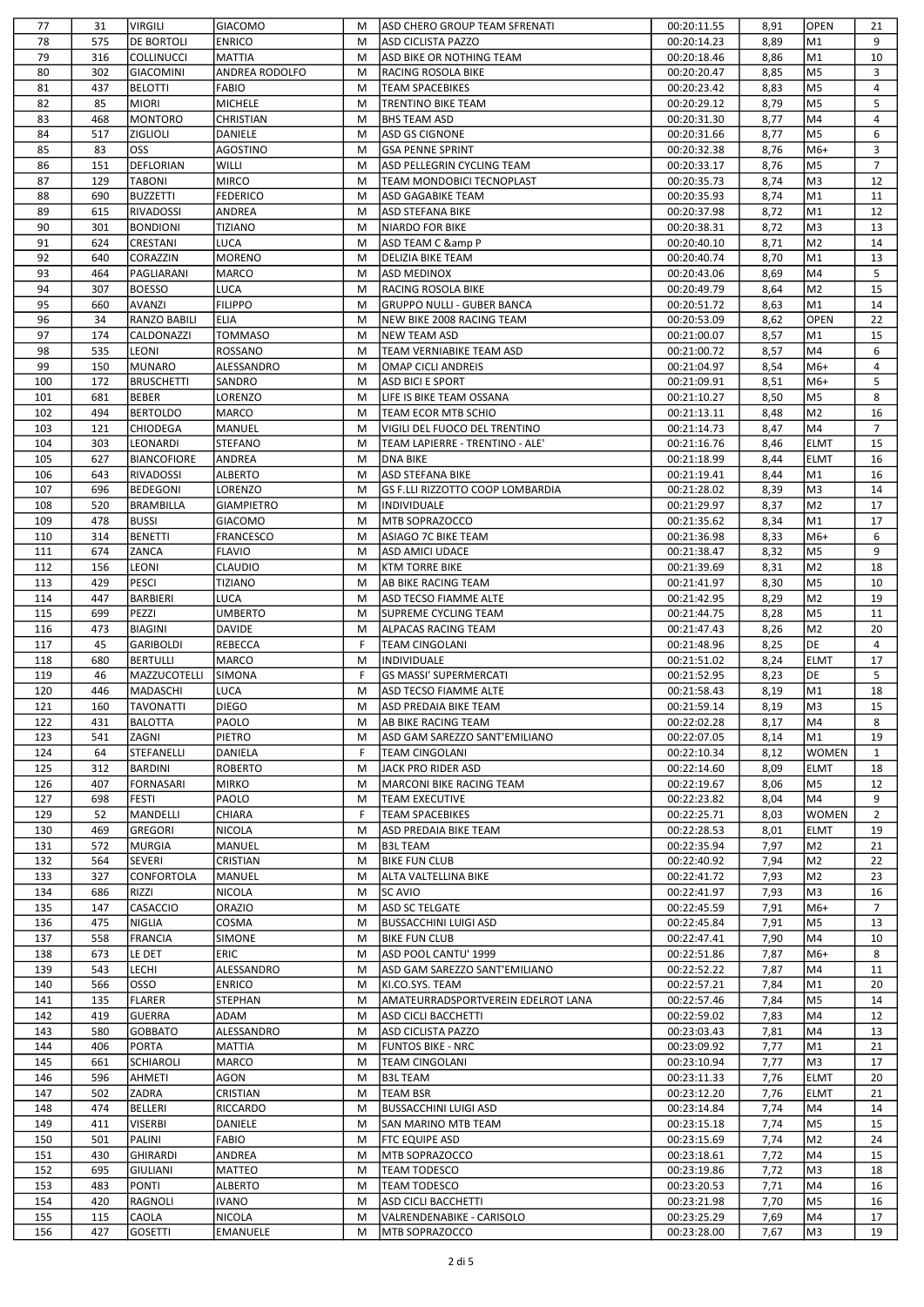| 157 | 409 | <b>GIRARDINI</b>   | <b>JACOPO</b>             | М | <b>BIKESTOREFUN TEAM ASD</b>           | 00:23:28.95 | 7,67 | <b>ELMT</b>    | 22 |
|-----|-----|--------------------|---------------------------|---|----------------------------------------|-------------|------|----------------|----|
| 158 | 691 | BALDUCCI           | FABIO                     | M | <b>SAN MARINO MTB TEAM</b>             | 00:23:34.09 | 7,64 | M4             | 18 |
| 159 | 523 | Ісоссні            | LEANDRO                   | M | TEAM CINGOLANI                         | 00:23:38.52 | 7,61 | lM3            | 20 |
| 160 | 692 | MUCCIOLI           | <b>MIRKO</b>              | M | <b>SAN MARINO MTB TEAM</b>             | 00:23:47.45 | 7,57 | lM3            | 21 |
| 161 | 480 | <b>RUMI</b>        | <b>FULVIO</b>             | M | <b>BUSSACCHINI LUIGI ASD</b>           | 00:23:53.94 | 7,53 | M <sub>5</sub> | 17 |
| 162 | 486 | FANTI              | <b>NICOLA</b>             | M | ASD GNANI BIKE TEAM                    | 00:23:54.13 | 7,53 | M2             | 25 |
| 163 | 305 | <b>ANTONAZZO</b>   | <b>FRANCESCO</b>          | M | TREK - PIRELLI - TONELLO               | 00:23:55.35 | 7,52 | M5             | 18 |
|     |     |                    |                           |   |                                        |             |      |                |    |
| 164 | 412 | <b>COPETTI</b>     | <b>MARINO</b>             | M | ASD PEDALE GEMONESE                    | 00:23:57.77 | 7,51 | M6+            | 9  |
| 165 | 536 | <b>BREVI</b>       | ALESSANDRO                | M | SAN PAOLO MTB TEAM                     | 00:23:58.80 | 7,51 | M6+            | 10 |
| 166 | 625 | ROCCA              | <b>MASSIMILIANO MARIO</b> | M | TEAM VISCARDI ASD                      | 00:24:02.67 | 7,49 | M5             | 19 |
| 167 | 534 | <b>POLO</b>        | <b>ALBERTO</b>            | M | ASD ZONE RACING TEAM                   | 00:24:04.71 | 7,48 | M4             | 19 |
| 168 | 438 | <b>CORTELLA</b>    | <b>ANTONIO</b>            | M | ASD VALCHIESE BIKE                     | 00:24:12.18 | 7,44 | M4             | 20 |
| 169 | 162 | MILAN              | ANDREA                    | M | US LITEGOSA                            | 00:24:18.27 | 7,41 | lмз            | 22 |
| 170 | 485 | MENTANI            | <b>MARCO</b>              | M | CIRCOLO ASD MINERVA                    | 00:24:20.01 | 7,40 | M <sub>1</sub> | 22 |
| 171 | 102 | <b>ZAFFIGNANI</b>  | MASSIMO                   | M | ASD BIKE AND FUN TEAM                  | 00:24:30.89 | 7,34 | M <sub>5</sub> | 20 |
| 172 | 589 | FERRARI            | <b>STEFANO</b>            | M | <b>BHS TEAM ASD</b>                    | 00:24:33.52 | 7,33 | <b>ELMT</b>    | 23 |
| 173 | 611 | <b>PIVATO</b>      | <b>MAURO</b>              | M | <b>SUPERBIKE POZZETTO</b>              | 00:24:37.75 | 7,31 | lM3            | 23 |
| 174 | 631 | CALDERARA          | <b>NICOLA</b>             | M | <b>KTM TORRE BIKE</b>                  | 00:24:38.20 | 7,31 | M1             | 23 |
| 175 | 570 | POLETTI            | NICOLA                    | M | <b>B3L TEAM</b>                        | 00:24:40.78 | 7,29 | M <sub>1</sub> | 24 |
| 176 | 313 | BENZONI            | LORENZO                   | M | INDIVIDUALE                            | 00:24:41.63 | 7,29 | <b>ELMT</b>    | 24 |
|     | 477 |                    |                           | M |                                        |             |      | M4             | 21 |
| 177 |     | <b>VINATI</b>      | <b>FABIO</b>              |   | <b>BUSSACCHINI LUIGI ASD</b>           | 00:24:43.41 | 7,28 |                |    |
| 178 | 319 | DESTRO             | <b>FEDERICO</b>           | М | INDIVIDUALE                            | 00:24:51.93 | 7,24 | M5             | 21 |
| 179 | 659 | <b>COBELLI</b>     | MARCO                     | M | <b>PRO SPORT TREMOSINE ASD</b>         | 00:24:55.56 | 7,22 | M5             | 22 |
| 180 | 463 | PARUSCIO           | <b>MARIO</b>              | M | <b>INFIT SQUADRA CORSE</b>             | 00:24:56.94 | 7,22 | M4             | 22 |
| 181 | 635 | PETRELLI           | <b>GIACOMO</b>            | M | <b>ASD SACE</b>                        | 00:24:56.97 | 7,22 | M <sub>3</sub> | 24 |
| 182 | 77  | ARICI              | LEONARDO                  | M | <b>RACING ROSOLA BIKE</b>              | 00:24:59.43 | 7,20 | M6+            | 11 |
| 183 | 671 | PASTORELLI         | <b>NICOLA</b>             | M | NUOVA CORTI RACING TEAM                | 00:25:01.87 | 7,19 | M5             | 23 |
| 184 | 656 | <b>SIMONI</b>      | <b>GIANLUCA</b>           | M | <b>VIRTUS UP</b>                       | 00:25:12.80 | 7,14 | lM3            | 25 |
| 185 | 608 | TRAPANI            | <b>MARCO</b>              | M | EFFETIERRE MTB RACING TEAM             | 00:25:13.32 | 7,14 | M2             | 26 |
| 186 | 471 | <b>BRONCA</b>      | <b>FABIO</b>              | M | ASD CROCETTA BIKE TEAM                 | 00:25:16.44 | 7,12 | M5             | 24 |
| 187 | 647 | <b>CRISTINI</b>    | ALESSANDRO                | M | MDL RACING CREW ASD                    | 00:25:16.87 | 7,12 | lмз            | 26 |
| 188 | 628 | MENDO              | <b>MIRCO</b>              | M | ASIAGO 7C BIKE TEAM                    | 00:25:20.93 | 7,10 | M6+            | 12 |
| 189 | 630 | ARFILLI            | LEONARDO                  | M | <b>ASD MEDINOX</b>                     | 00:25:23.16 | 7,09 | M1             | 25 |
|     |     |                    |                           |   |                                        |             |      |                |    |
| 190 | 436 | CASALI             | PIETRO MARIANO            | M | ASD CYCLING TEAM OLTREPO INTERNATIONAL | 00:25:26.20 | 7,08 | M6+            | 13 |
| 191 | 497 | PANGRAZIO          | <b>STEFANO</b>            | M | ASIAGO 7C BIKE TEAM                    | 00:25:34.72 | 7,04 | M4             | 23 |
| 192 | 641 | SCHIUMARINI        | ALESSANDRO                | M | USP ROMEO VENTURELLI ASD               | 00:25:36.27 | 7,03 | M2             | 27 |
| 193 | 143 | <b>ZONTA</b>       | <b>DANIELE</b>            | M | ASD MB TEAM MACRO                      | 00:25:39.51 | 7,02 | M6+            | 14 |
| 194 | 445 | <b>PADULA</b>      | ALESSANDRO                | M | ASD MTB CITTA' DEGLI IMPERIALI         | 00:25:40.40 | 7,01 | lM3            | 27 |
| 195 | 642 | ARATI              | <b>FRANCESCO</b>          | M | USP ROMEO VENTURELLI ASD               | 00:25:40.81 | 7,01 | M <sub>1</sub> | 26 |
| 196 | 165 | FRANCESCONI        | <b>MATTEO</b>             | M | TEAM LAPIERRE - TRENTINO - ALE'        | 00:25:44.88 | 6,99 | M2             | 28 |
| 197 | 467 | <b>BOLLINI</b>     | <b>STEFANO</b>            | M | <b>SAN MARINO MTB TEAM</b>             | 00:25:50.65 | 6,97 | lM3            | 28 |
| 198 | 308 | ALESSANDRI         | LORIS                     | M | <b>ESSERE ASD ARL</b>                  | 00:25:52.75 | 6,96 | M5             | 25 |
| 199 | 410 | <b>OMICINI</b>     | <b>ELVIS</b>              | М | UISP COMIT. TERR.LE RAVENNA-LUGO       | 00:25:53.57 | 6,95 | M4             | 24 |
| 200 | 581 | <b>CHILESE</b>     | <b>STEFANO</b>            | M | <b>GRUPPO CICLISTICO CORNEDO</b>       | 00:26:04.34 | 6,90 | M5             | 26 |
| 201 | 687 | CANNIZZARO         | <b>RICCARDO</b>           | M | <b>SUPREME CYCLING TEAM</b>            | 00:26:06.34 | 6,90 | lм4            | 25 |
|     |     |                    |                           |   |                                        |             |      |                |    |
| 202 | 650 | ANGOSSINI          | LEONARDO                  | М | <b>INDIVIDUALE</b>                     | 00:26:07.43 | 6,89 | ELMT           | 25 |
| 203 | 542 | RIZZINI            | ANDREA                    | M | ASD GAM SAREZZO SANT'EMILIANO          | 00:26:09.26 | 6,88 | M3<br>lм5      | 29 |
| 204 | 546 | Iaccorsi           | <b>MAURIZIO</b>           | M | <b>DNA BIKE</b>                        | 00:26:12.47 | 6,87 |                | 27 |
| 205 | 405 | GUIDETTI           | MARCO                     | M |                                        |             |      |                |    |
| 206 | 404 |                    |                           |   | MTB I GUFI                             | 00:26:19.18 | 6,84 | M4             | 26 |
| 207 |     | MARTINI            | <b>MATTEO</b>             | M | CICLI MATTEONI - BIANCHI               | 00:26:19.68 | 6,84 | M <sub>1</sub> | 27 |
| 208 | 500 | DALLA LIBERA       | <b>LUCA</b>               | M | <b>ASD CARISMA TEAM</b>                | 00:26:20.32 | 6,83 | M <sub>5</sub> | 28 |
|     | 678 | SARNATARO          | ALEXANDER                 | M | ASD TEAM EXECUTIVE DOMINA              | 00:26:22.61 | 6,82 | M <sub>2</sub> | 29 |
| 209 | 441 | <b>LUCCHINI</b>    | <b>STEFANO</b>            | M | ASD TECSO FIAMME ALTE                  | 00:26:26.75 | 6,81 | <b>ELMT</b>    | 26 |
| 210 | 560 | MARCHI             | <b>SIMONE</b>             | M | <b>BIKE FUN CLUB</b>                   | 00:26:27.86 | 6,80 | M4             | 27 |
| 211 | 141 | <b>GOMIERO</b>     | ALESSANDRO                | M | ASD TEAM C & P                         | 00:26:30.49 | 6,79 | M4             | 28 |
| 212 | 609 | NOVARA             | <b>GIANCRISTIAN</b>       | M | CAVRIAGO BIKING ASD                    | 00:26:30.69 | 6,79 | M4             | 29 |
|     |     |                    |                           |   |                                        |             |      |                |    |
| 213 | 569 | RASSEGA            | PATRICK                   | M | <b>B3L TEAM</b>                        | 00:26:30.69 | 6,79 | M1             | 28 |
| 214 | 600 | <b>CONDÒ</b>       | DANIELE                   | M | EFFETIERRE MTB RACING TEAM             | 00:26:31.08 | 6,79 | M3             | 30 |
| 215 | 675 | MIHELCIC           | MARCO                     | M | SUPREME CYCLING TEAM                   | 00:26:31.90 | 6,78 | M1             | 29 |
| 216 | 442 | PIALORSI           | ANDREA                    | м | ASD TECSO FIAMME ALTE                  | 00:26:36.43 | 6,77 | <b>ELMT</b>    | 27 |
| 217 | 127 | CASAGRANDE         | <b>FRANCESCO</b>          | M | TEAM MONDOBICI TECNOPLAST              | 00:26:39.93 | 6,75 | M2             | 30 |
| 218 | 665 | VAGLIA             | <b>MICHELE</b>            | M | ASD VALCHIESE BIKE                     | 00:26:49.59 | 6,71 | M4             | 30 |
| 219 | 321 | <b>CALVI</b>       | ANDREA                    | M | <b>INDIVIDUALE</b>                     | 00:26:50.37 | 6,71 | <b>ELMT</b>    | 28 |
| 220 | 602 | PARIANI            | MARCO                     | M | EFFETIERRE MTB RACING TEAM             | 00:27:02.42 | 6,66 | M <sub>2</sub> | 31 |
| 221 | 163 | <b>BACCHIOCCHI</b> | VALERIO                   | M | <b>FASSA BIKE</b>                      | 00:27:06.82 | 6,64 | M2             | 32 |
| 222 | 55  | <b>ZOLI</b>        | <b>MARTINA</b>            | F | CICLI MATTEONI - BIANCHI               | 00:27:08.20 | 6,63 | <b>WOMEN</b>   | 3  |
| 223 | 639 | <b>BARUZZI</b>     | <b>FRANCESCO</b>          | M | TEAM ERRE BIKE                         | 00:27:09.51 | 6,63 | M3             | 31 |
| 224 | 571 | STAGNOLI           | <b>THOMAS</b>             | M | <b>B3L TEAM</b>                        | 00:27:13.31 | 6,61 | M <sub>1</sub> | 30 |
| 225 | 166 | MORASCHI           | <b>CLAUDIO</b>            | М | <b>MBO BIKE CLUB</b>                   | 00:27:17.93 | 6,59 | lM3            | 32 |
|     |     |                    |                           |   |                                        |             |      |                |    |
| 226 | 157 | <b>CANNAVINA</b>   | <b>CESINO</b>             | M | ASD PALMER CYCLING TEAM                | 00:27:20.96 | 6,58 | M4             | 31 |
| 227 | 694 | MALMUSI            | <b>LUCA</b>               | M | NUOVA CORTI RACING TEAM                | 00:27:21.83 | 6,58 | M6+            | 15 |
| 228 | 403 | <b>GARBAINI</b>    | ALESSANDRO                | М | <b>ASD VALCHIESE BIKE</b>              | 00:27:22.59 | 6,58 | M <sub>1</sub> | 31 |
| 229 | 63  | FIORETTA           | SANDRA                    | F | LIFE IS BIKE TEAM OSSANA               | 00:27:26.18 | 6,56 | <b>WOMEN</b>   | 4  |
| 230 | 632 | <b>ZINETTI</b>     | <b>GIAMPAOLO</b>          | M | ASD AMICI UDACE                        | 00:27:28.49 | 6,55 | M6+            | 16 |
| 231 | 59  | <b>TASSINARI</b>   | CHIARA                    | F | TEAM PASSION FAENTINA                  | 00:27:30.00 | 6,55 | <b>WOMEN</b>   | 5  |
| 232 | 448 | PEPOLI             | <b>ERMES</b>              | M | <b>ASD MEDINOX</b>                     | 00:27:33.19 | 6,53 | M5             | 29 |
| 233 | 552 | ROSSI              | LUCA                      | М | <b>BIKE FUN CLUB</b>                   | 00:27:35.82 | 6,52 | <b>ELMT</b>    | 29 |
| 234 | 561 | MUSSINI            | MANUEL                    | М | <b>BIKE FUN CLUB</b>                   | 00:27:36.20 | 6,52 | M4             | 32 |

 $\blacksquare$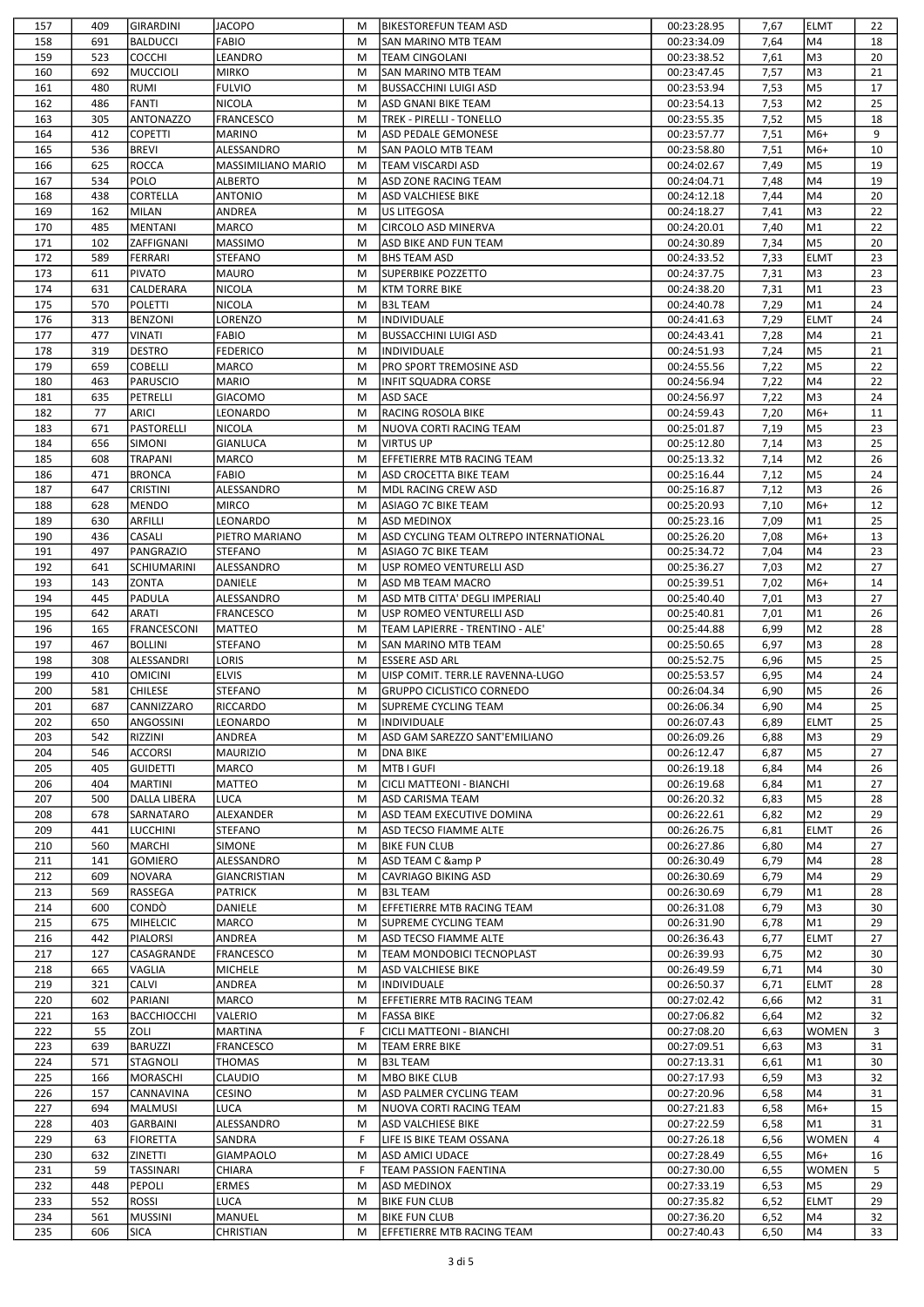| 236        | 562        | <b>BONDIOLI</b>          | ANDREA                             | M | <b>BIKE FUN CLUB</b>                        | 00:27:41.17                | 6,50         | M3             | 33             |
|------------|------------|--------------------------|------------------------------------|---|---------------------------------------------|----------------------------|--------------|----------------|----------------|
| 237        | 677        | LAURO                    | <b>MARCO</b>                       | M | <b>MBO BIKE CLUB</b>                        | 00:27:41.36                | 6,50         | M6+            | 17             |
| 238        | 325        | <b>TODARO</b>            | MASSIMILIANO                       | M | INDIVIDUALE                                 | 00:27:47.15                | 6,48         | lM3            | 34             |
| 239        | 518        | MATTEI                   | <b>DENIS</b>                       | M | <b>SAN MARINO MTB TEAM</b>                  | 00:27:50.99                | 6,46         | M4             | 34             |
| 240        | 582        | MENOLLI                  | <b>NICOLA</b>                      | M | <b>SC AVIO</b>                              | 00:27:56.95                | 6,44         | M <sub>3</sub> | 35             |
| 241        | 621        | <b>TAROZZI</b>           | <b>ROBERTO</b>                     | M | TEAM PASSION FAENTINA                       | 00:27:58.10                | 6,44         | M5             | 30             |
| 242        | 422        | <b>SOLARI</b>            | <b>GIULIANO</b>                    | M | <b>VIRTUS UP</b>                            | 00:28:05.62                | 6,41         | M5             | 31             |
| 243        | 169        | <b>SACCO</b>             | <b>ALDO</b>                        | M | <b>KTM TORRE BIKE</b>                       | 00:28:06.87                | 6,40         | M <sub>5</sub> | 32             |
| 244        | 499        | SEGNANA                  | GIANNI                             | M | DRAGON BIKE STRIGNO                         | 00:28:08.05                | 6,40         | M5             | 33             |
| 245        | 636        | <b>FERRONI</b>           | <b>ANDREA</b>                      | M | <b>ASD SACE</b>                             | 00:28:08.44                | 6,40         | M5             | 34             |
|            |            | <b>TISOT</b>             |                                    | M |                                             |                            |              | M6+            |                |
| 246        | 684        |                          | ANDREA                             |   | ASD TEAM DAMA CYCLING                       | 00:28:11.75                | 6,38         |                | 18             |
| 247        | 633        | <b>CAMARRI</b>           | <b>ENRICO</b>                      | M | ASD GC CAPODARCO                            | 00:28:17.16                | 6,36         | M <sub>3</sub> | 36             |
| 248        | 563        | <b>CRODA</b>             | <b>MARCO</b>                       | M | <b>BIKE FUN CLUB</b>                        | 00:28:17.66                | 6,36         | M6+            | 19             |
| 249        | 496        | <b>AMPOLLINI</b>         | ALESSANDRO                         | M | <b>VIRTUS UP</b>                            | 00:28:18.79                | 6,36         | M4             | 35             |
| 250        | 56         | <b>BURATTI</b>           | <b>ROBERTA</b>                     | F | ASD MEDINOX                                 | 00:28:20.42                | 6,35         | <b>WOMEN</b>   | 6              |
| 251        | 688        | LAURENDI                 | ROCCO                              | M | <b>MBO BIKE CLUB</b>                        | 00:28:23.25                | 6,34         | M1             | 32             |
| 252        | 585        | <b>TONDI</b>             | <b>MIRKO</b>                       | M | <b>BHS TEAM ASD</b>                         | 00:28:23.86                | 6,34         | lM3            | 37             |
| 253        | 700        | <b>GASPERONI</b>         | GIANLUCA                           | M | SAN MARINO MTB TEAM                         | 00:28:30.14                | 6,32         | M5             | 35             |
| 254        | 682        | BENVENUTI                | <b>PATRIK</b>                      | M | TORPADO URSUS                               | 00:28:31.19                | 6,31         | M <sub>3</sub> | 38             |
| 255        | 450        | FRANCHINI                | <b>WALTER</b>                      | M | <b>ASD MEDINOX</b>                          | 00:28:34.40                | 6,30         | M5             | 36             |
| 256        | 522        | <b>ROSSINI</b>           | DANIELE ANGELO                     | M | <b>CC CREMONESE ASD</b>                     | 00:28:34.61                | 6,30         | M <sub>2</sub> | 33             |
| 257        | 584        | <b>CAVANI</b>            | <b>MAURIZIO</b>                    | M | <b>BHS TEAM ASD</b>                         | 00:28:39.88                | 6,28         | lM3            | 39             |
| 258        | 329        | BUSETTI                  | <b>MIRKO</b>                       | M | ASD PREDAIA BIKE TEAM                       | 00:28:50.77                | 6,24         | M4             | 36             |
| 259        | 565        | PEDRONI                  | <b>FILIPPO</b>                     | M | <b>BIKE FUN CLUB</b>                        | 00:28:53.22                | 6,23         | M4             | 37             |
| 260        | 440        | GIACOMINI                | <b>STEFANO</b>                     | M | <b>ASD TECSO FIAMME ALTE</b>                | 00:28:59.16                | 6,21         | M <sub>5</sub> | 37             |
| 261        | 529        | RIGHI                    | CHRISTIAN                          | M | <b>GS SPORTISSIMO TOP LEVEL</b>             | 00:28:59.75                | 6,21         | M5             | 38             |
| 262        | 104        | <b>RONCARI</b>           | <b>MAURO</b>                       | M | IL CICLISTA                                 | 00:29:05.63                | 6,19         | lмз            | 40             |
| 263        | 432        | <b>CALDERA</b>           | CARLO                              | M | MTB SOPRAZOCCO                              | 00:29:06.44                | 6,18         | M4             | 38             |
| 264        | 126        | BENVENUTI                | <b>ANTONIO</b>                     | M | <b>SC AVIO</b>                              | 00:29:08.41                | 6,18         | lM3            | 41             |
| 265        | 648        | <b>VESIN GABRI</b>       | <b>ENRICO CLAUDIO</b>              | M | ASD GC CAPODARCO                            | 00:29:14.15                | 6,16         | M5             | 39             |
| 266        | 424        | <b>CASCIO</b>            | <b>GIUSEPPE</b>                    | M | TEAM ECOR MTB SCHIO                         | 00:29:20.24                | 6,14         | M6+            | 20             |
| 267        | 521        | <b>PAVANELLI</b>         | GABRIELE                           | M | INDIVIDUALE                                 | 00:29:21.86                | 6,13         | M2             | 34             |
| 268        | 623        | BABINI                   | FABIO                              | M | TEAM PASSION FAENTINA                       | 00:29:22.87                | 6,13         | M4             | 39             |
|            | 697        |                          |                                    |   |                                             |                            |              |                | 40             |
| 269        |            | BONELLI                  | <b>ROBERTO</b>                     | M | ASD CICLI BACCHETTI                         | 00:29:27.54                | 6,11         | M5             |                |
| 270        | 540        | <b>BIZZONI</b>           | <b>GERARDO</b>                     | M | ORIO BIKE TEAM                              | 00:29:29.05                | 6,11         | lM3            | 42             |
| 271        | 559        | FERRI                    | LORENZO                            | M | <b>BIKE FUN CLUB</b>                        | 00:29:30.53                | 6,10         | M <sub>3</sub> | 43             |
| 272        | 306        | ABENI                    | <b>DAVIDE</b>                      | M | <b>RS BIKE</b>                              | 00:29:38.28                | 6,07         | M4             | 40             |
| 273        | 557        | SCHENETTI                | <b>FABRIZIO</b>                    | M | <b>BIKE FUN CLUB</b>                        | 00:29:39.10                | 6,07         | M6+            | 21             |
| 274        | 51         | MARCHI                   | STEFANIA                           | F | <b>RS BIKE</b>                              | 00:29:39.39                | 6,07         | <b>WOMEN</b>   | $\overline{7}$ |
| 275        | 465        | SPAGNOLO                 | GABRIELE                           | M | DAMAR 2.0                                   | 00:29:39.80                | 6,07         | M3             | 44             |
| 276        | 328        | <b>RANDAZZO</b>          | <b>GIUSEPPE</b>                    | M | <b>RS BIKE</b>                              | 00:29:42.59                | 6,06         | M6+            | 22             |
| 277        | 638        | DAL BEN                  | <b>GIANLUCA</b>                    | M | ASD BASSANO PASSIONBIKE                     | 00:29:49.64                | 6,04         | <b>ELMT</b>    | 30             |
| 278        | 462        | BESENZONI                | <b>EDOARDO</b>                     | M | INDIVIDUALE                                 | 00:29:52.56                | 6,03         | M <sub>1</sub> | 33             |
| 279        | 317        | <b>SCARONI</b>           | NICOLO'                            | M | ASD TECSO FIAMME ALTE                       | 00:30:04.90                | 5,98         | M <sub>2</sub> | 35             |
| 280        | 103        | IVACCARI                 | ANDREA                             | M | <b>ASD CARISMA TEAM</b>                     | 00:30:07.28                | 5,98         | lм5            | 41             |
| 281        | 116        | <b>BOMPREZZI</b>         | <b>ELVIO</b>                       | M | VALRENDENABIKE - CARISOLO                   | 00:30:15.40                | 5,95         | M6+            | 23             |
| 282        | 455        | <b>IANNIELLO</b>         | <b>MICHELE</b>                     | М | <b>ASD MEDINOX</b>                          | 00:30:26.33                | 5,91         | M4             | 41             |
| 283        | 553        | CAMAGNONI                | <b>DAVIDE</b>                      | M | <b>BIKE FUN CLUB</b>                        | 00:30:29.64                | 5,90         | lM3            | 45             |
| 284        | 637        | GIRARDI                  | <b>GABRIELE</b>                    | M | TEAM BENETTI                                | 00:30:36.14                | 5,88         | M3             | 46             |
| 285        | 449        | MAGNANI                  | LORIS                              | M | ASD MEDINOX                                 | 00:30:40.34                | 5,87         | M <sub>5</sub> | 42             |
| 286        | 622        | <b>ZANCHINI</b>          | <b>FABIO</b>                       | М | <b>TEAM PASSION FAENTINA</b>                | 00:30:43.59                | 5,86         | M5             | 43             |
| 287        | 58         | CASPANI                  | LARA                               | F | ASD LA CÀ DI RAN                            | 00:30:47.44                | 5,85         | <b>WOMEN</b>   | 8              |
| 288        | 101        | <b>TIBALDO</b>           | <b>TIZIANO</b>                     | М | IL CICLISTA                                 | 00:31:08.14                | 5,78         | M <sub>5</sub> | 44             |
| 289        | 481        | MIRGONE                  | MARCO                              | М | <b>2R BIKE STORE</b>                        | 00:31:16.64                | 5,76         | M2             | 36             |
| 290        | 603        | RAIMONDI                 | <b>ALBERTO</b>                     | M | EFFETIERRE MTB RACING TEAM                  | 00:31:36.27                | 5,70         | M5             | 45             |
| 291        | 315        | <b>GREZZI</b>            | <b>CLAUDIO</b>                     | м | INDIVIDUALE                                 | 00:31:40.39                | 5,68         | M6+            | 24             |
| 292        | 130        | <b>RAINER</b>            | <b>MICHEL</b>                      | м | <b>SSV PICHL GSIES RAIFFEISEN</b>           |                            | 5,68         | M2             | 37             |
| 293        |            |                          |                                    |   |                                             |                            |              |                |                |
|            |            |                          |                                    |   |                                             | 00:31:41.90                |              |                |                |
| 294        | 658        | SAMORI'                  | <b>ENRICO</b>                      | M | TEAM PASSION FAENTINA                       | 00:31:47.03                | 5,66         | <b>ELMT</b>    | 31             |
|            | 488        | BURIOLI                  | <b>ROBERTO</b>                     | M | ASD ZERO BIKE TEAM                          | 00:31:51.93                | 5,65         | M6+            | 25             |
| 295        | 304        | BUI                      | <b>MICHELE</b>                     | м | <b>VILLA ROSA BIKE</b>                      | 00:31:58.15                | 5,63         | M3             | 47             |
| 296        | 443        | DAMIANI                  | <b>MASSIMO</b>                     | M | ASD TECSO FIAMME ALTE                       | 00:32:07.22                | 5,60         | M4             | 42             |
| 297        | 456        | <b>DRUDI</b>             | <b>MAURO</b>                       | M | ASD MEDINOX                                 | 00:32:27.39                | 5,55         | M6+            | 26             |
| 298        | 679        | CARERA                   | <b>ALBERTO</b>                     | M | ASD POOL CANTU'                             | 00:32:28.17                | 5,54         | M5             | 46             |
| 299        | 452        | <b>QUERCIOLI</b>         | ANDREA                             | M | ASD MEDINOX                                 | 00:32:38.57                | 5,51         | M4             | 43             |
| 300        | 607        | ZANESCO                  | ALESSANDRO                         | M | EFFETIERRE MTB RACING TEAM                  | 00:32:41.88                | 5,51         | M3             | 48             |
| 301        | 634        | PAGLIARINI               | <b>FABRIZIO</b>                    | М | <b>ASD SACE</b>                             | 00:32:43.24                | 5,50         | M6+            | 27             |
| 302        | 550        | <b>BONDI</b>             | ERIC                               | M | <b>BIKE FUN CLUB</b>                        | 00:32:54.88                | 5,47         | <b>ELMT</b>    | 32             |
| 303        | 454        | BARBERINI                | <b>STEFANO</b>                     | M | ASD MEDINOX                                 | 00:32:58.14                | 5,46         | M4             | 44             |
| 304        | 503        | FARINA                   | <b>RICCARDO</b>                    | M | <b>ROCK &amp; ROAD BIKE FRT</b>             | 00:33:07.37                | 5,43         | M1             | 34             |
| 305        | 610        | RICCO                    | <b>MATTEO</b>                      | M | ASD SPORTINSIEME CASTELLARANO               | 00:33:11.63                | 5,42         | <b>ELMT</b>    | 33             |
| 306        | 599        | CALCATERRA               | SAMUELE                            | M | EFFETIERRE MTB RACING TEAM                  | 00:33:22.86                | 5,39         | M4             | 45             |
| 307        | 426        | LATORRE                  | <b>ALBERTO</b>                     | М | MTB SOPRAZOCCO                              | 00:33:33.11                | 5,37         | M4             | 46             |
| 308        | 458        | FATTINI                  | <b>IGOR</b>                        | M | <b>ASD MEDINOX</b>                          | 00:33:40.13                | 5,35         | M4             | 47             |
| 309        | 530        | <b>CONTI</b>             | <b>IVAN</b>                        | М | STAR BODY BIKE TEAM                         | 00:33:56.85                | 5,30         | M4             | 48             |
| 310        | 118        | BERTINATO                | GIANNI                             | М | IL CICLISTA                                 | 00:34:00.10                | 5,29         | M6+            | 28             |
| 311        | 512        | PETRACCO                 | <b>STEFANO</b>                     | M | <b>STAR BODY BIKE TEAM</b>                  | 00:34:23.44                | 5,23         | M6+            | 29             |
| 312        | 498        | <b>CAMPAGNA</b>          | <b>IVAN</b>                        | М | ASD CICLO DUCALE URBINO                     |                            | 5,22         | M <sub>5</sub> | 47             |
|            |            |                          |                                    | M |                                             | 00:34:27.88                |              |                |                |
| 313<br>314 | 672<br>587 | <b>TROIANO</b><br> SANTI | MAURIZIO GRAZIANO<br><b>FRANCO</b> | M | ASD GS MARINA PICENA<br><b>BHS TEAM ASD</b> | 00:34:40.85<br>00:34:40.91 | 5,19<br>5,19 | M3<br>M5       | 49<br>48       |